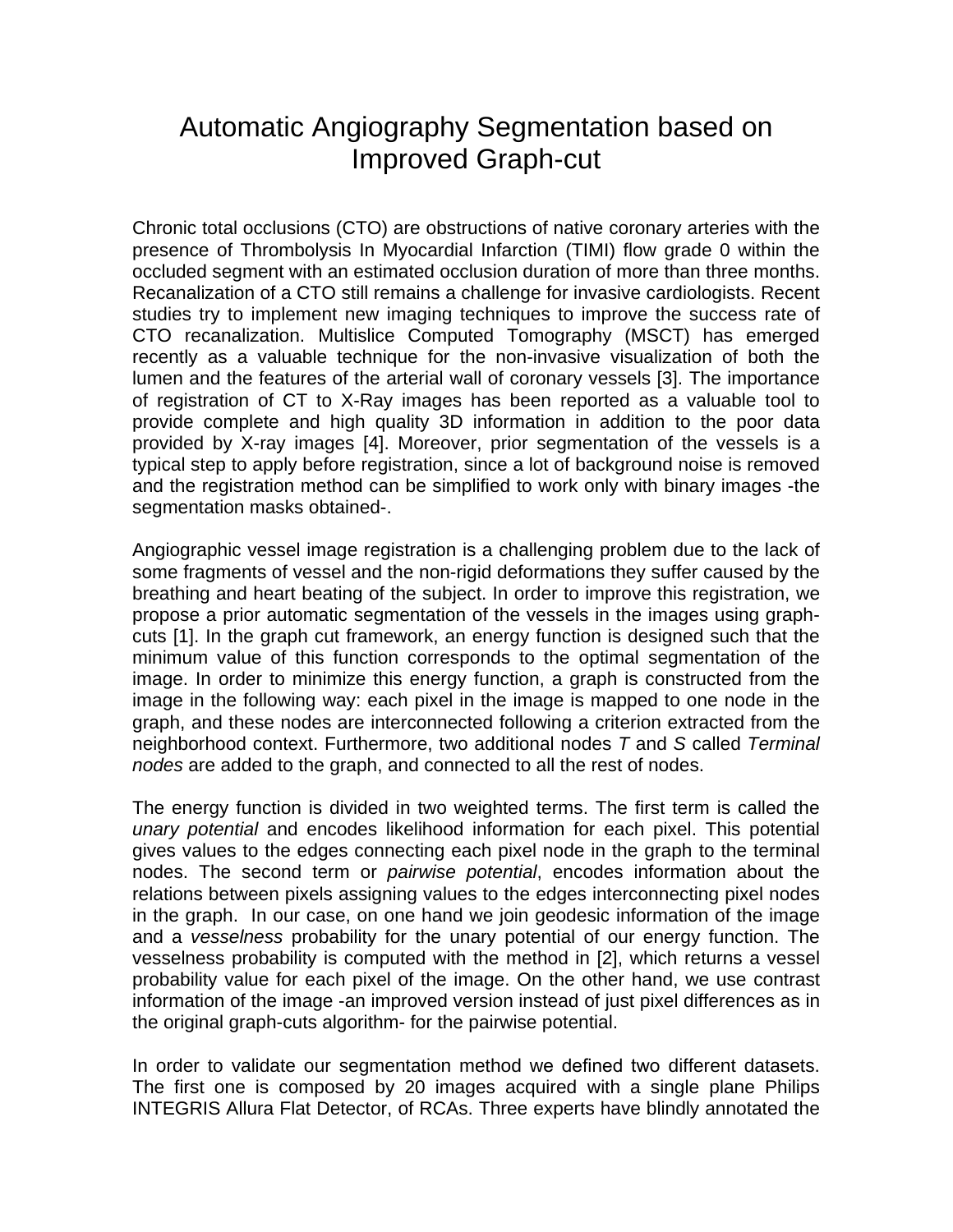centerlines with different labels: "vess" for the arteries that potentially can present a clinical interest (with a caliber of, at least, 1mm); "don't care" for all other arteries in the image, and "cat" for the catheter guide. Each manual delineation required more than 5 minutes per image. The second dataset is formed by 31 images from 27 patients, acquired with a SIEMENS Artis zee, of 10 RCAs, 10 LADs, and 11 Cxs. In this case, two experts blindly segmented a total of 41 lesions (12 LADs, 13 Cxs and 16 RCAs) assisted by a semi-automatic method (QCA-CMS Version 6.0, MEVIS). The experts were asked to manually correct unsatisfactory segmentations, and the time required for the initialization and manual corrections resulted in  $27.3 \pm 15.6$  seconds per image.

Figure 1 shows an example of vessel segmentation, including the original image, the vesselness probability map and the final segmentation mask.



Figure 1. (a) Original angiography image, (b) Vesselness probability map, and (c) Final segmentation

Moreover, we tested a multimodal registration of coronary trees with CTA data using our segmentation results in X-Ray images can improve the. As a basic registration method, we used the well known Free Form Deformation [5] (FFD), using Mutual Information. To quantify the improvement due to our segmentation method, we performed the registration using three different settings: (1) FFD applied on the images without any pre-processing (named [I2I-FFD]), (2) FFD applied on images using Vesselness as pre-processing (named [V2VFFD], and (3) FFD applied to the segmented images (named [S2S-FFD]). As we can see in Figure 2, in most of the test cases, our segmentation achieves the best registration performance. As a general trend, the direct I2I registration is totally ineffective, despite the FFD can handle different modalities due to the use of the Mutual Information; nonetheless the background in XRA images does not allow FFD to find an acceptable solution, even at large grid spacings.